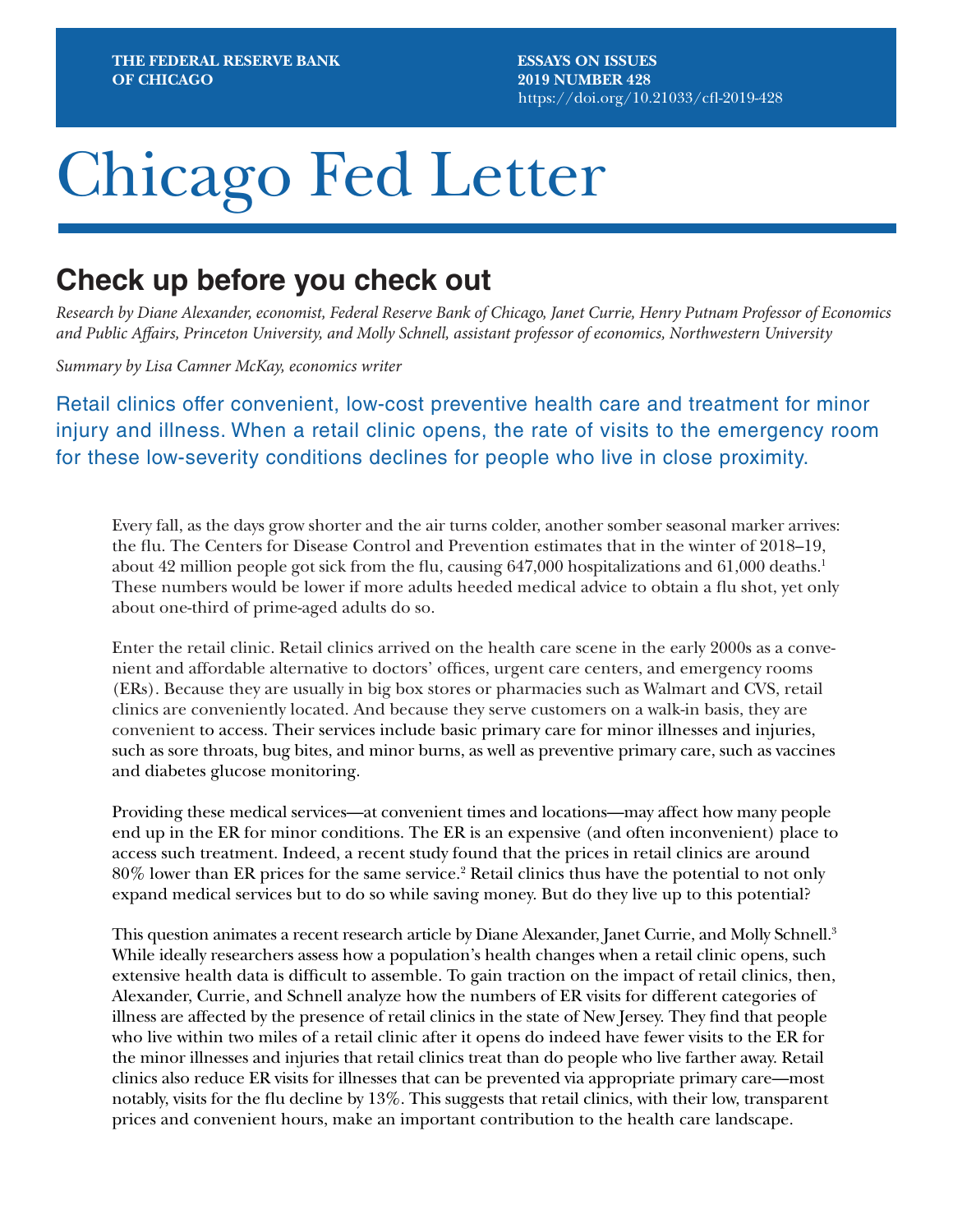## **A theory of retail clinic usage**

Before diving into the data, Alexander, Currie, and Schnell develop a theory as to how the presence of retail clinics affects the health care setting in which patients receive treatment. This theory provides concrete predictions that they then test with data. The authors assume that patients select a venue based on the severity of their condition and the cost of the treatment, making retail clinics best suited for low-severity conditions, doctors' offices best suited for mid-severity conditions, and the ER best suited for high-severity conditions. The arrival of a retail clinic, then, will affect how many people visit the ER via two mechanisms: *substitution* and *prevention*.

First, the authors theorize that patients with low-severity, treatable conditions will *substitute* the emergency room for a retail clinic when a retail clinic is convenient. These conditions include minor illnesses and injuries that can be treated by a nurse practitioner or general medical practitioner, such as ear infections, eye infections, upper respiratory tract infections, sore throats, urinary tract infections, sprains, and strains. The authors call this class of condition "primary care treatable." Because these conditions require treatment relatively quickly, these patients may end up in the ER if they can't get a doctor's appointment. If a retail clinic opens nearby, however, some of these patients should switch to the clinic because of its convenience and low cost. In particular, patients with the least-severe conditions in these categories should be more likely to switch venues, leaving the ER to handle fewer but more severe visits in the primary care treatable category.

If a retail clinic opens nearby, some patients with minor illnesses and injuries should switch from the ER to the clinic because of its convenience and low cost. In addition, more people should receive preventive primary care, thus reducing the number of ER visits.

Second, the authors theorize that ER visits will be *prevented* when a retail clinic opens because more people will receive preventive primary care. In this class of conditions, dubbed "emergent, preventable," the authors focus on influenza and diabetes. These are illnesses that can be avoided or controlled in an outpatient setting if they are treated properly (with flu shots and glucose monitoring), but if they go untreated, they will land some patients in the ER. When a retail

clinic opens, more people should receive preventive primary care, thus reducing the number of ER visits. However, the severity of the condition for people who nonetheless develop influenza or diabetes complications (whether or not they received preventive care) should not be affected. Figure 1 shows how use of the ER is affected by the availability of retail clinics and primary care doctors.

Retail clinics should not affect ER visits in all categories of illness or injury, however, as there are many conditions that clinics do not treat. These "emergent, non-preventable" conditions—e.g., poisoning, bone fractures, and childbirth—must be treated at an ER. And of course, the severity of the condition in patients treated at an ER should not be affected by the opening of a retail clinic.

### **Retail clinic zones**

To test their theory, Alexander, Currie, and Schnell examine all 55 retail clinics in New Jersey that were open at some point between 2006 and 2014. Because the theory suggests that *convenience* is a key draw for retail clinics, they need to sort people into groups based on how convenient a retail clinic is for them. They do this based on address. People who live within a two-mile radius are viewed as potential patients of the clinic, while those who live two to five miles away are viewed as relatively unaffected by the presence of a retail clinic. (People who live more than five miles from a retail clinic are not included in the analysis because their health needs and outcomes are quite different from those who live closer to clinics, making them unsuitable for comparison.)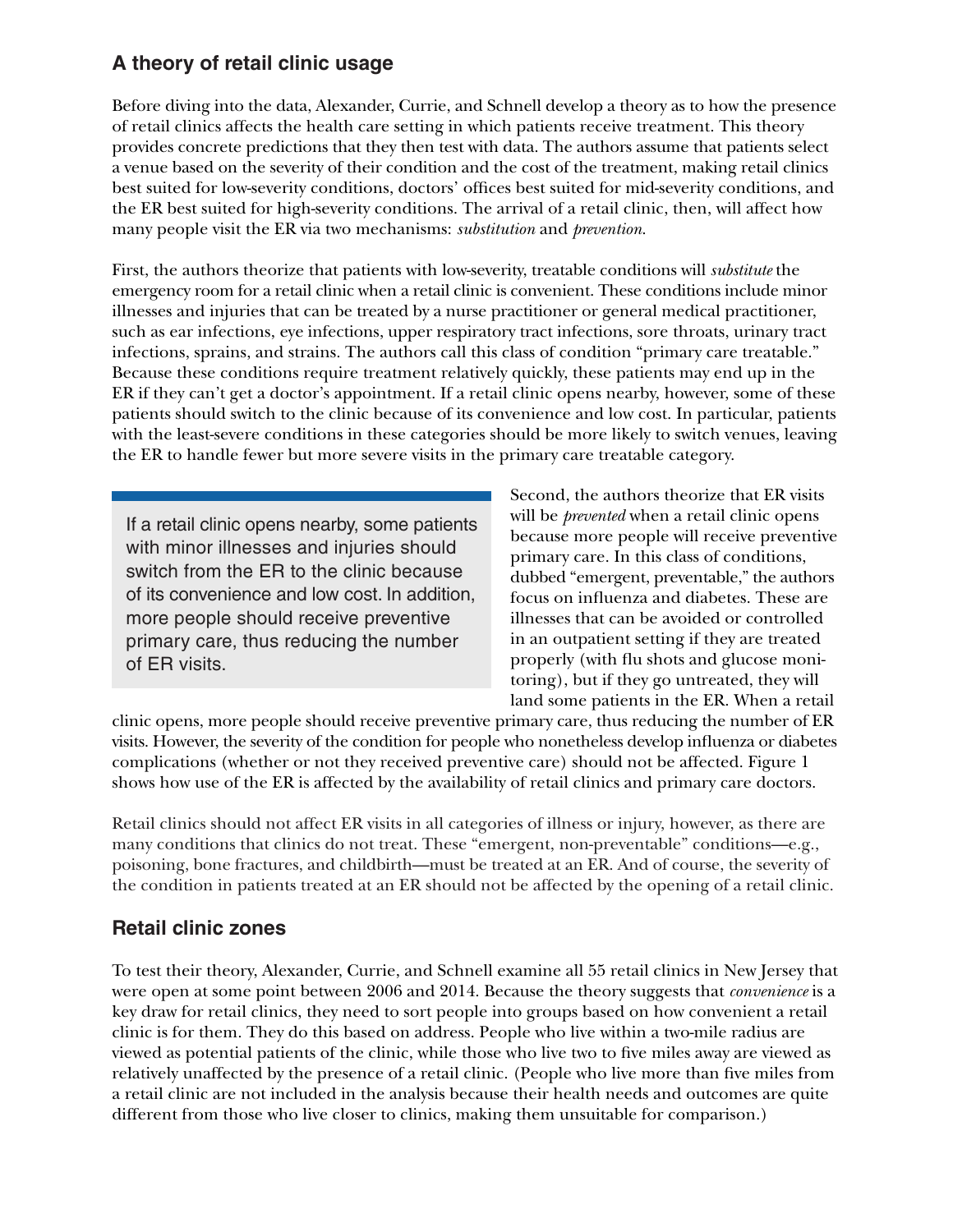

The authors then gather hospital discharge data from New Jersey's uniform billing records, which include diagnosis codes (what patients were treated for), as well as the address of each patient. This allows the researchers to calculate the number of ER visits for their conditions of interest by patients who live 0–2 miles from a retail clinic (the treatment group) and by patients who live 2–5 miles from a retail clinic (the control group).

The data also include total "list charges" for each patient, which are the hospital's charges for each billable treatment item the patient needed (this is not the amount that patients pay, as hospitals negotiate with insurers). The authors use total list charges as a measure for how severe the patient's condition was. An influenza patient who was hospitalized will incur much higher list charges, for instance, than an influenza patient who simply needed fluids and then was discharged.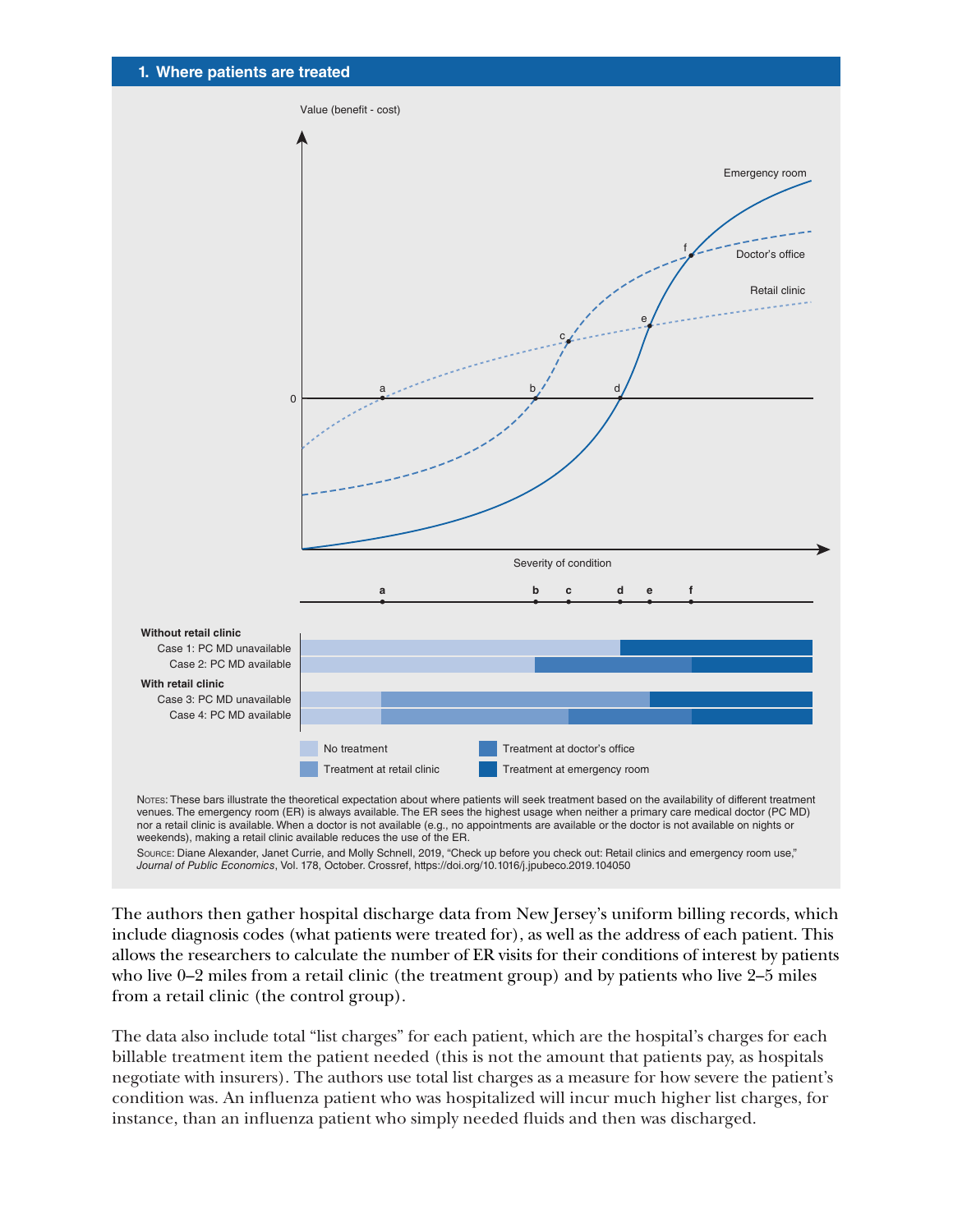Of course, there is nothing magical about the two-mile mark from a retail clinic. Most likely, the use of a retail clinic gradually declines with distance. This means that some people who live three, four, and five miles away will use the retail clinic, too (although fewer will do so). Since Alexander, Currie, and Schnell include these individuals in their control group, their results will actually *underestimate* the real effect of a retail clinic.

### **Retail clinics reduce ER visits**

The goal of the analysis is to compare the rate of ER visits (the number of visits in a week per 100,000 people) for each category of illness by residents who live 0–2 miles from a retail clinic with the rate of ER visits by residents who live 2–5 miles from a retail clinic. Before a clinic opens or after it closes, visits by the two groups follow similar trends. However, when a retail clinic is open, ER visits by the near group decline in every primary care treatable and emergent, preventable category that the authors analyze. Notably, the rate of visits for influenza falls by 13%, for sore throats by 12%, and for eye infections by 10%. Visits for the other primary care treatable ailments—urinary tract infections, upper respiratory infections, ear infections, sprains, and strains—all fall by about 6%. The last category, diabetes, sees the smallest effect, with a decline of 3%.

Importantly, the rate of ER visits by patients living near retail clinics does not fall for poisonings, bone fractures, or childbirth. If this rate did fall, it would suggest that there was some factor other than retail clinics that was affecting ER visits. The fact that it does not change adds confidence to the conclusion that it is the presence of retail clinics that is causing the decline in visits for the primary care treatable and emergent, preventable categories.

The authors also analyze the severity of ER visits when a retail clinic is open versus when it is not. Here too, the results affirm the theoretical predictions. The severity of ER visits in the primary care treatable category go up among people who live within two miles of an open retail clinic, suggesting that low-severity patients are the ones substituting retail clinics for ERs. No other illness category sees an increase in severity.

### **Better health, lower cost**

These results suggest that improving access to primary care can reduce the number of patient visits at emergency rooms. This, in turn, should have real cost savings, as the ER is an expensive place to receive care. For this reason, it has been a long-standing goal of public health policy to reduce ER use for non-urgent care. Alexander, Currie, and Schnell show that convenient care close to home, non-workday hours, transparent prices—offers a solution.

The results suggest that improving access to primary health care can reduce the number of patient visits at emergency rooms. This, in turn, should have real cost savings, as the ER is an expensive place to receive care.

The authors estimate that the ER visits that did not occur because of retail clinics would have cost almost \$800,000 per 100,000 people per year. If everyone in New Jersey lived within two miles of a retail clinic, this would result in an annual cost savings from reduced ER use of approximately \$70 million. This number is based only on the conditions that the authors examine, thus the real number is likely even higher. While retail clinics

could also increase costs by encouraging more primary care visits, at \$100 per visit, it would take around 700,000 additional visits per year to retail clinics to offset the estimated savings from reduced ER use.